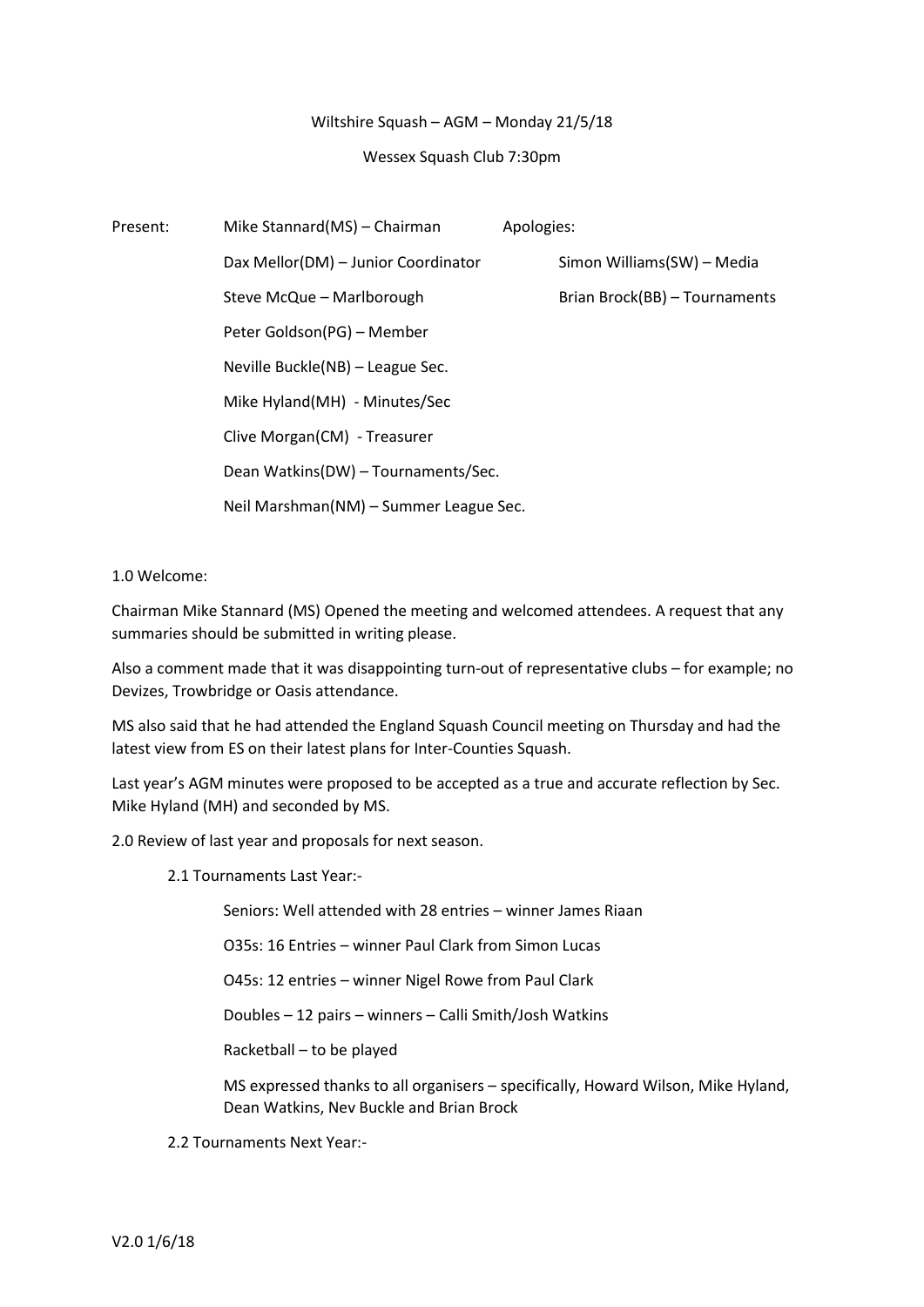After some discussion on the Inter-Counties set-up for next year; it was proposed by MS that we maintain the same tournaments for next year. Seconded by MH. (possible addition of an O50 yet to be agreed.)

2.3 Inter-Counties Squash:-

All captains had problems getting teams out. Same for Juniors.

Inter-Country squash is under review by ES and a new set-up will be announced soon. However, it's widely thought to be the same ages groups as current but played at a central (regional) venue, on one day. Teams will pay subs to cover courts and food c. £40/team/stage.

It's thought that this will increase the participation in Inter-County squash across the county and give a wider range of players a chance to represent the county.

Action: For a committee meeting. Do we, as a county, need a policy for player representation?

## 2.4 Winter League

This year we saw 18 teams in the leagues – one more than last year.

Some difficultly with court availability now that DA has closed its courts to team squash. It means that currently the majority of the teams are represented from just three clubs; Devizes, Wessex and Marlborough.

Nev Buckle (NB) mentioned that last year there was poll for 4 vs 5 team members and the result was a 50/50 split and as a result teams were kept to 5 members.

There was an understanding that the Divisional play-offs were not held – not understood why.

Action: MS to contact captains and understand why play-offs not held.

## 2.5 Handicap Cup

All teams got on and played their scheduled matches.

Marlborough B won from Cricklade

There was a comment that the Semis and Finals were not scheduled – next year there was a request that dates should be in the calendar.

Thanks to Derek Bray for team seedings.

Thanks to Nev Buckle for timetable and draw.

## 2.6 Summer League

This year there was, at least, a Summer league – last year it wasn't held.

We saw 6 teams this year and the option of Racketball has been introduced.

Thanks to Nev and Neil Marshman for Summer League organisation.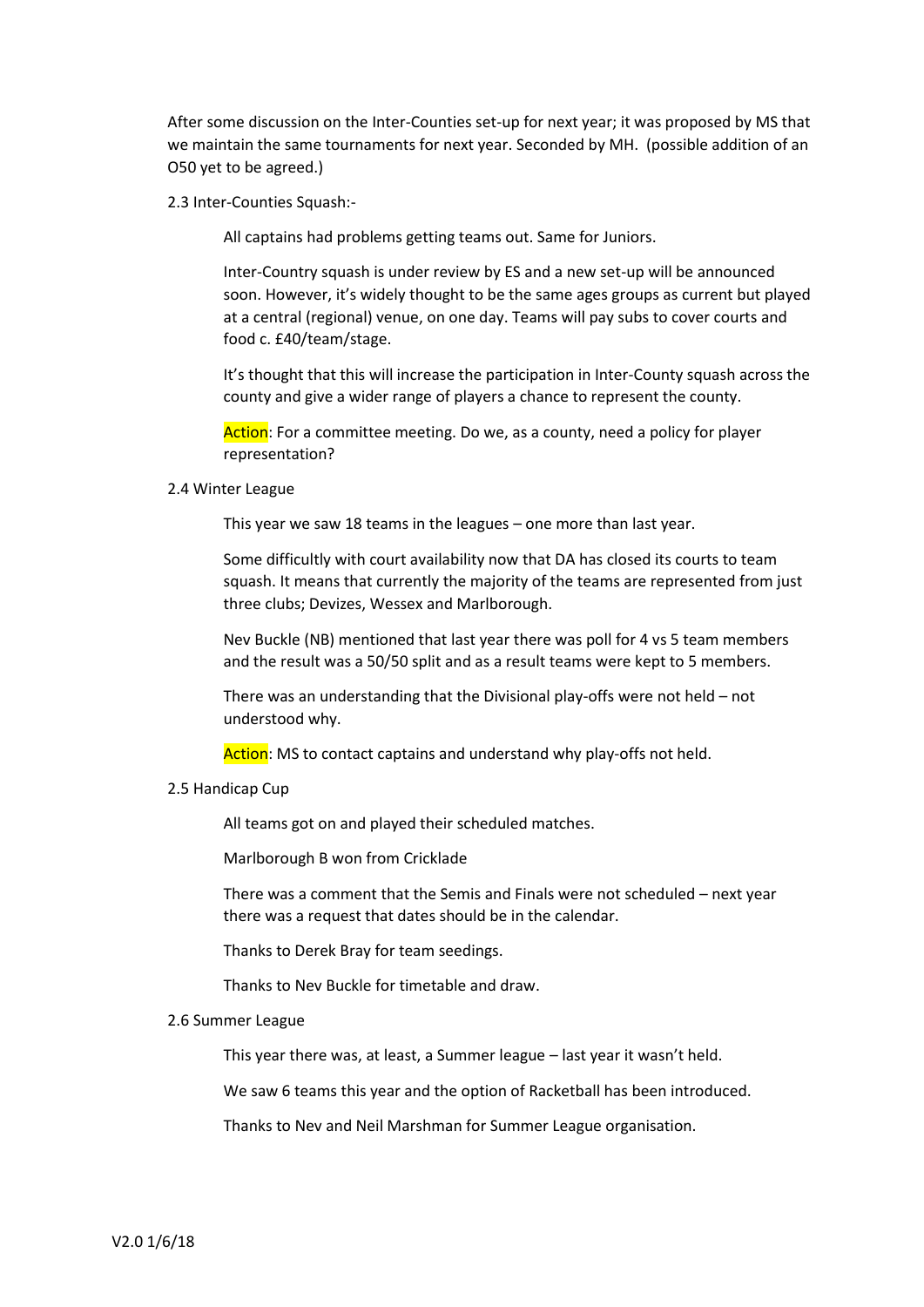## 3.0 Accounts

Clive Morgan (CM) Treasurer sent his accounts summary as a separate document.

In short there was a profit of c.£1000

All teams have paid their subs – Trowbridge are late but it is in-hand.

Last year we introduced a 50% discount on new teams – this attracted 3 new teams.

Tournaments all pay for themselves (we actually ended £28 up).

The main cost was supporting Inter-County teams.

Rebate- ES give £1 for every member in the county. In addition they give 5.5% rebate on Court fees

Action: CM to speak with ES on visibility of Clubs paying and the rebate due.

Action: MH to send Members in Membership DB to CM

MS expressed thanks to Clive for, yet again, managing the accounts.

Action: From NB; Next committee meeting – Can we discuss usage of spare funds?

## 4.0 Juniors – Dax Mellor

Separate report sent including finances.

DM expressed thanks to Rosalind Brock for managing the accounts for the year – very much appreciated.

## Profit c.£3000

DM mentioned that the base of junior squash players in Wiltshire is as wide as any other county and in-line with expectations.

There are 3 academy Squads (A,B,C) arranged in player order. 16 players per squad. All squads have qualified coaches on court delivering against a squad plan put together by DM and Jesse Engelbrecht.

Within England, at the higher end we have 57 Juniors in the ES rankings across all ages. 7 are in the Aspire category (regional talent squads).

In the Inter-County we entered 7 teams – there was a struggle for courts because 5 of the 7 were drawn at home.

Coaching progression – a further 6 coaches at L2 and 8 at L1 are going through training this year.

Schools- 38 Primary, 16 Secondary in Wilts – noted as the best in the country.

Action: DM to send MH a list of coaches and synchronize with the membership DB.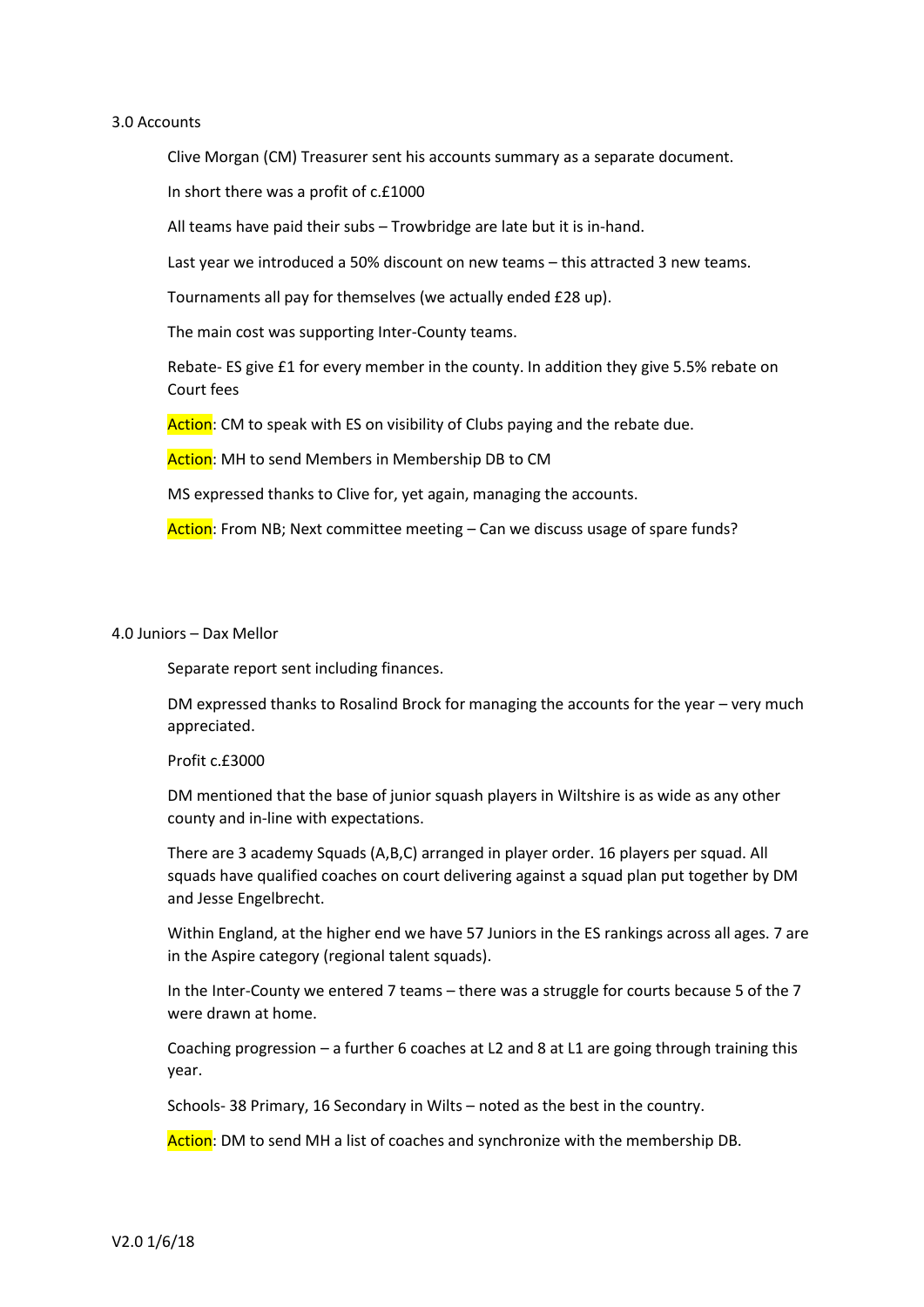Action: DM suggested that we discuss at the next committee meeting the next best course for junior progression into the leagues.

# 5.0 Committee Members and positions

Executive Committee: Chair – MS to continue – Proposed CM/Seconded MH Secretary –DW/MH (split role) – Proposed CM/Seconded MS Treasurer – CM – Proposed MS/Seconded MH

Committee Members: Summer League Sec. – NM – Proposed CM/Seconded DM Winter League Sec. – NB – Proposed MS/Seconded MH Junior Chair – DM – Proposed MS/Seconded MH Media Sec. – SW – Proposed MS/Seconded MH Membership Sec. – MH – Proposed MS/Seconded CM Tournaments – DW/BB/MH/HW – Proposed MS/Seconded CM Co-opted committee member – PG –Proposed MS/Seconded MH

Note: MS has stated that he will only run as Chair for 2 years – we are currently at 1  $\frac{1}{2}$  years. There will be a requirement for a new chair in 6 months time.

6.0 AOB:

6.1: MS has stated that when his spell as chair finishes then he would be keen to pick-up a new initiative around wider participation – along the lines of a similar initiative in the South East.

6.2 There was a discussion around compulsory ES membership for Wiltshire League players. There could be a potential insurance issue.

Action: MS requested that we discuss in a committee meeting

6.3 A request to BB to make the website more accessible

6.4 GDPR – ES have issued guidance and the Masters tournament have put into practice.

Action: BB/DW/MH to share Masters experience and consider next steps.

6.5 Social Media – Policy for video etc

Action: DW to contact MH/SW and BB for wording/guidance for competitions.

6.6 – Div 1 – Thursday only fixtures?

Action: MS to discuss with the Army team/Devizes and understand if we can do this.

6.7 – MS congratulated DM and BB on the great news last week from Swindon planning – marking the next stage of the proposed centre at Broome Manor.